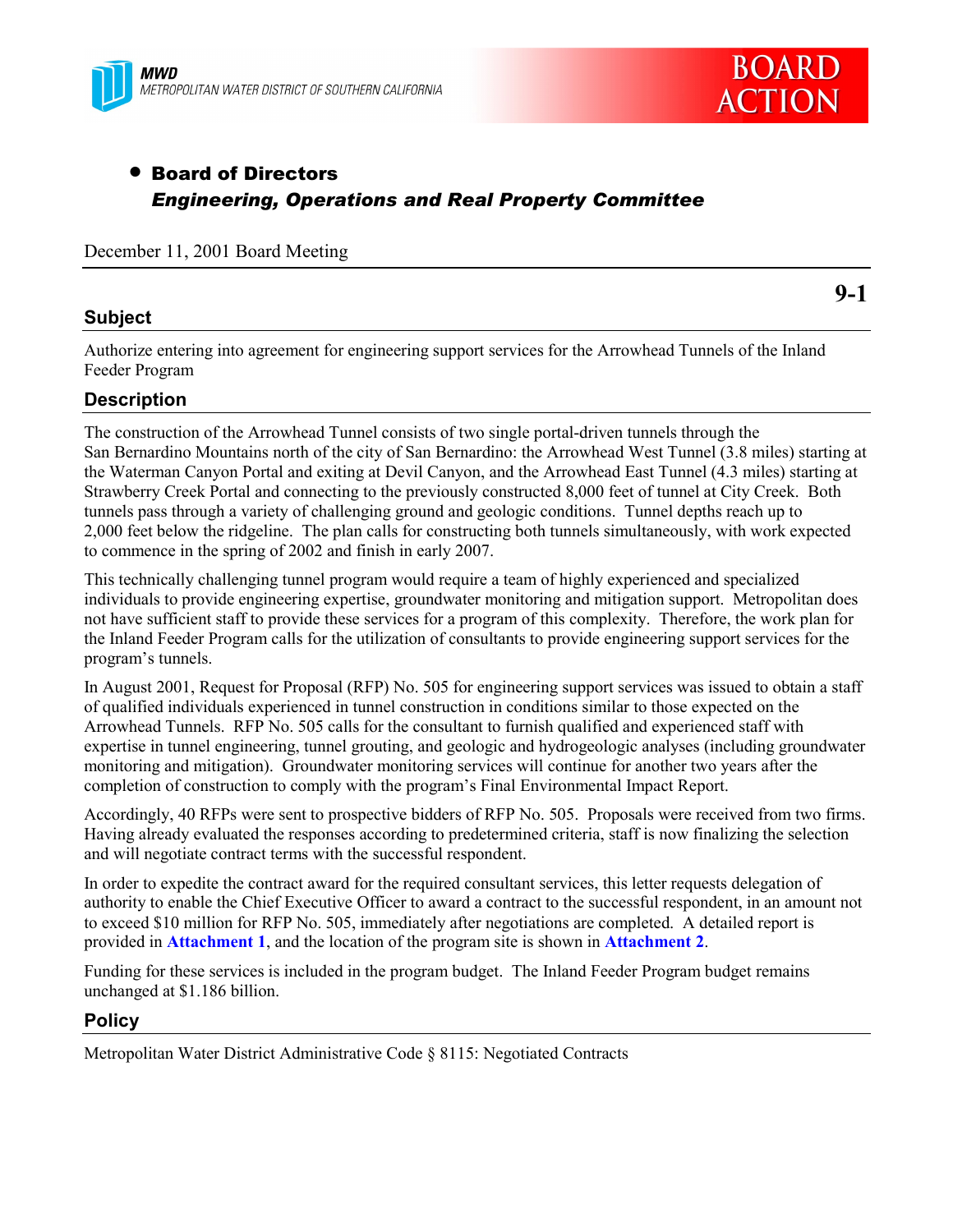# **California Environmental Quality Act (CEQA)**

The environmental effects from the construction of the Arrowhead Tunnels were evaluated in the Inland Feeder Program Final Environmental Impact Report and Environmental Assessment (Final EIR/EA), which was certified by Metropolitan's Board of Directors in February 1993. The Board also approved the Findings of Fact, the Mitigation Monitoring and Reporting Program, the Statement of Overriding Considerations, and the Inland Feeder Program. The present proposed board action is limited to an agreement for engineering support services and does not involve any changes to the Inland Feeder Program. Hence, the previous environmental documentation certified and approved by the Board in conjunction with the proposed action fully complies with the CEQA and the State CEQA Guidelines. As such, no further CEQA documentation is necessary for the Board to act on the proposed action.

The CEQA determination for both Options #1 and #2 is: Determine that the proposed action has been previously addressed in the 1993 certified Final EIR/EA and that no further environmental analysis or documentation is required.

### **Board Options/Fiscal Impacts**

#### **Option #1**

Adopt the CEQA determination and delegate authority to the CEO to enter into an agreement with the successful respondent to RFP No. 505 in an amount not to exceed \$10 million to provide engineering support services for the Arrowhead Tunnels.

**Fiscal Impact:** Up to \$10 million of budgeted funds under existing Appropriation No. 15122

#### **Option #2**

Adopt the CEQA determination and obtain Board approval to award a contract after the consultant selection is finalized. This option limits negotiating leverage and reduces the consultants' time to prepare and mobilize for construction.

**Fiscal Impact:** Up to \$10 million of budgeted funds under existing Appropriation No. 15122

#### **Staff Recommendation**

Option #1

**Wolfe** 

11/13/2001 *Date*

*Manager, Corporate Resources*

11/27/2001 *Date*

*Ronald R. Gastelum Chief Executive Officer*

**Attachment 1 - Detailed Report** 

**Attachment 2 - Location Map** 

BLA #673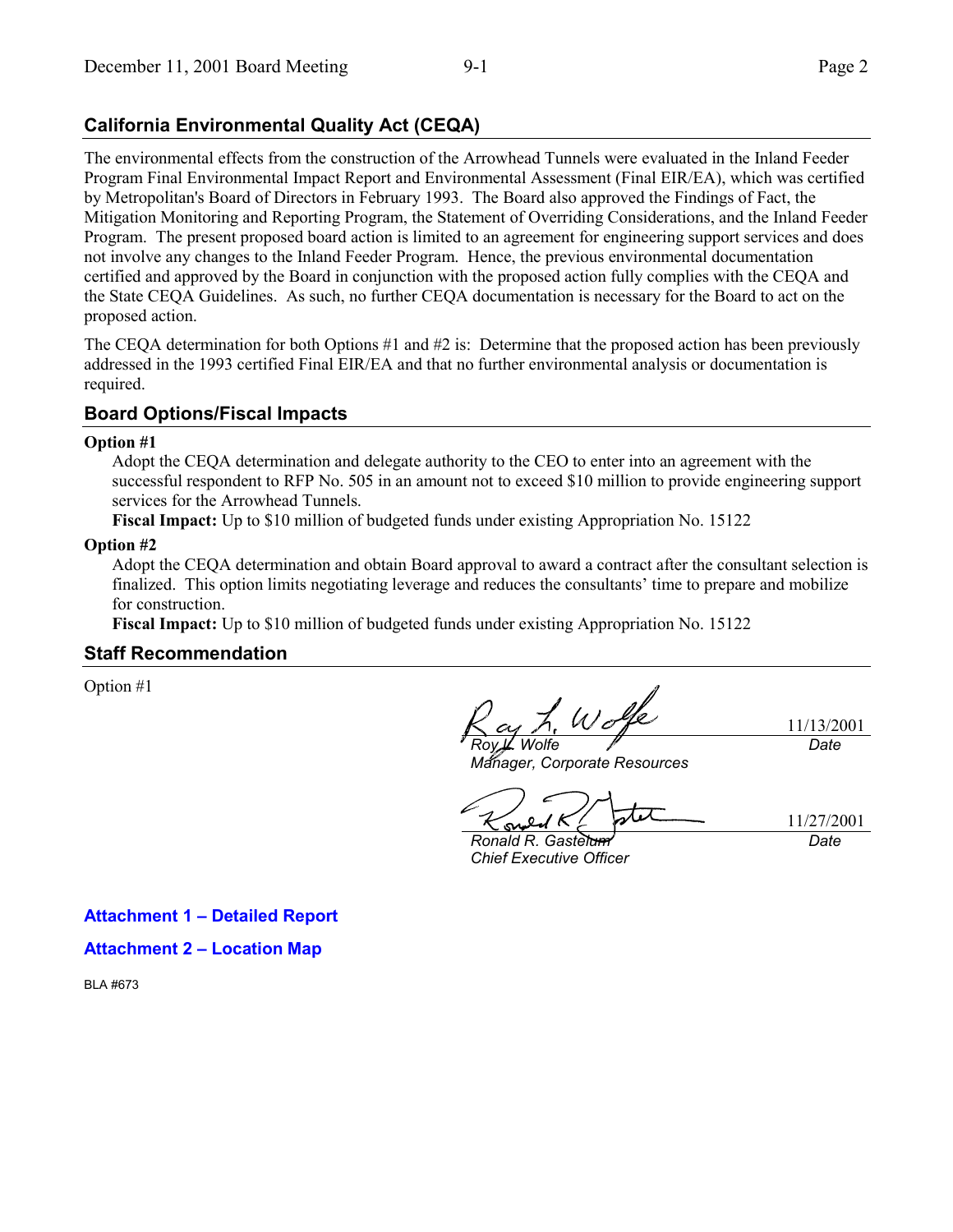# **Detailed Report**

## *Background*

The Arrowhead Tunnels portion of the Inland Feeder stretches from Devil Canyon north of the city of San Bernardino to City Creek north of the city of Highland. It consists of two separate tunnels: the Arrowhead West Tunnel (AWT) and Arrowhead East Tunnel (AET). The AWT consists of 6,500 feet of buried pipeline and 19,900 feet of tunnel. The AET, which connects to the AWT in Waterman Canyon, consists of 3,100 feet of pipeline and 30,500 feet of tunnel. Mining of the Arrowhead Tunnels will be challenging because of the variety of geologic conditions and high groundwater.

Under a previous contract, the pipeline work for both tunnels was completed and 8,000 feet of the AET was mined from the City Creek Portal. The mining for the AWT and the remaining mining for the AET were deleted from the previous contracts in order to incorporate more effective construction methods to reduce groundwater inflows. A new construction contract is scheduled to be awarded in the spring of 2002. Construction is expected to be completed in early 2007.

### *Consultant Services*

Given the complexity of the Arrowhead Tunnels, the staffing of an experienced engineering support team is critical. Metropolitan does not have staff experienced to effectively manage a large-scale tunnel program such as the Arrowhead Tunnels. Instead of recruiting and hiring regular staff only for the duration of the program, it is more appropriate to utilize outside consultants to provide engineering support. By using this approach, Metropolitan gains an experienced and proven engineering support team. Additionally, Metropolitan gains the depth of staff resources available from the successful consultant. The engineering support services team (RFP 505) will provide the following functions:

- Tunnel engineering;
- Tunnel grouting review, analysis, and direction;
- Geologic mapping and analysis;
- Groundwater monitoring, data compilation and reporting;
- Groundwater modeling;
- Hydrogeologic analysis, interpretation, and support;
- Implementation of groundwater mitigation;
- Installation of additional groundwater wells, if required.

Most services will be required for the duration of construction which is expected to be completed in early 2007. Groundwater monitoring services will continue for another two years after the completion of construction to comply with the program's Final Environmental Impact Report.

# *RFP Process*

In August 2001, Request for Proposal (RFP) No. 505 for engineering support services was issued. The RFP was sent to 40 prospective bidders. Responses to the RFP were evaluated against predetermined criteria. Based on this review, short-listed candidates were selected to proceed on to the next phase of the process which included an oral interview. Staff is now finalizing the selection and will negotiate contract terms with the successful respondents.

It is recommended that the Chief Executive Officer be given the authority to enter into an agreement with the successful respondent for RFP 505 in an amount not to exceed \$10.0 million. The period of service will be for the duration of construction which is scheduled to be completed in early 2007. Additionally,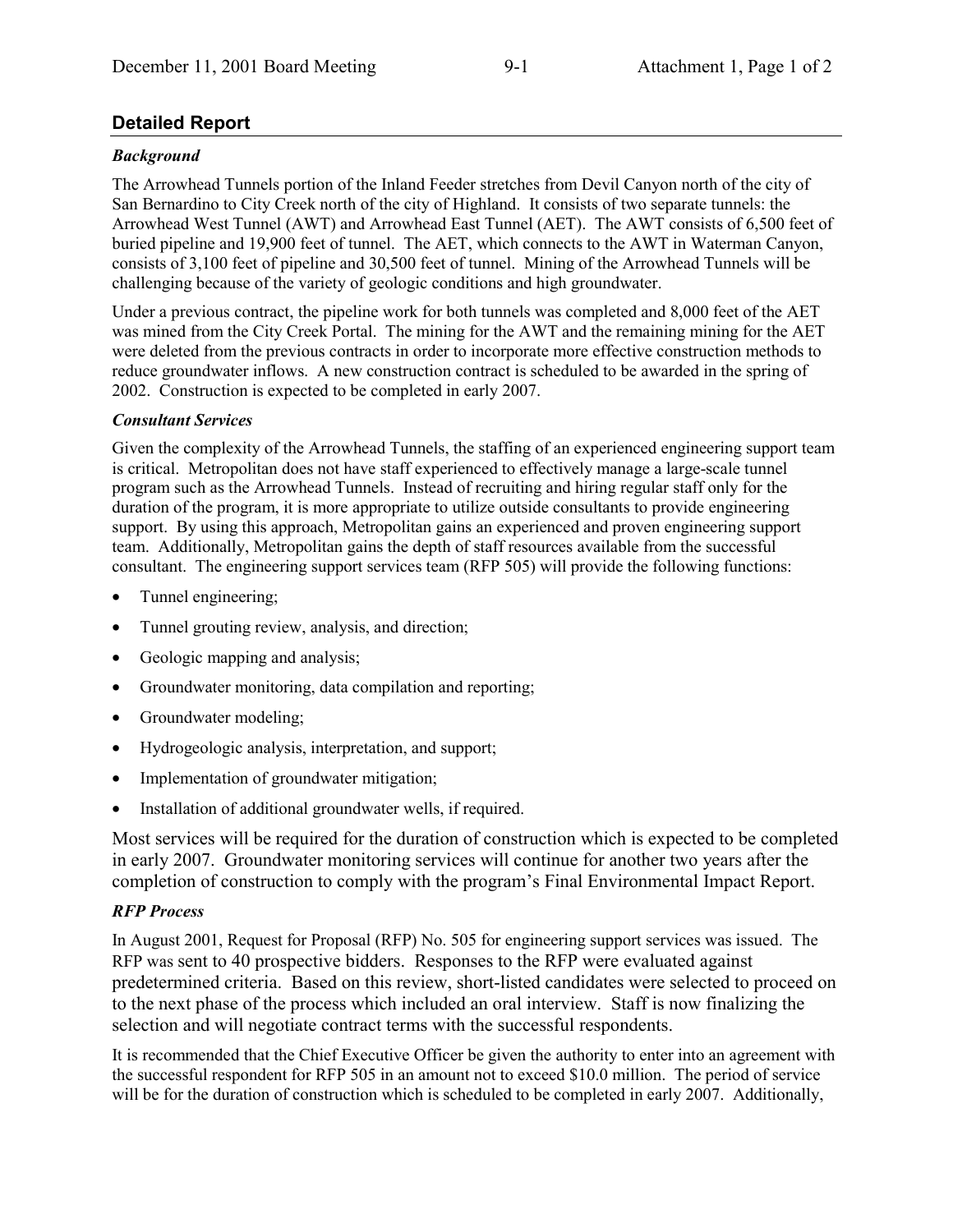groundwater monitoring services will continue for another two years after the completion of construction to comply with the program's Final Environmental Impact Report. Funding for these services is included in the program budget. The Inland Feeder Program budget remains unchanged at \$1.186 billion.